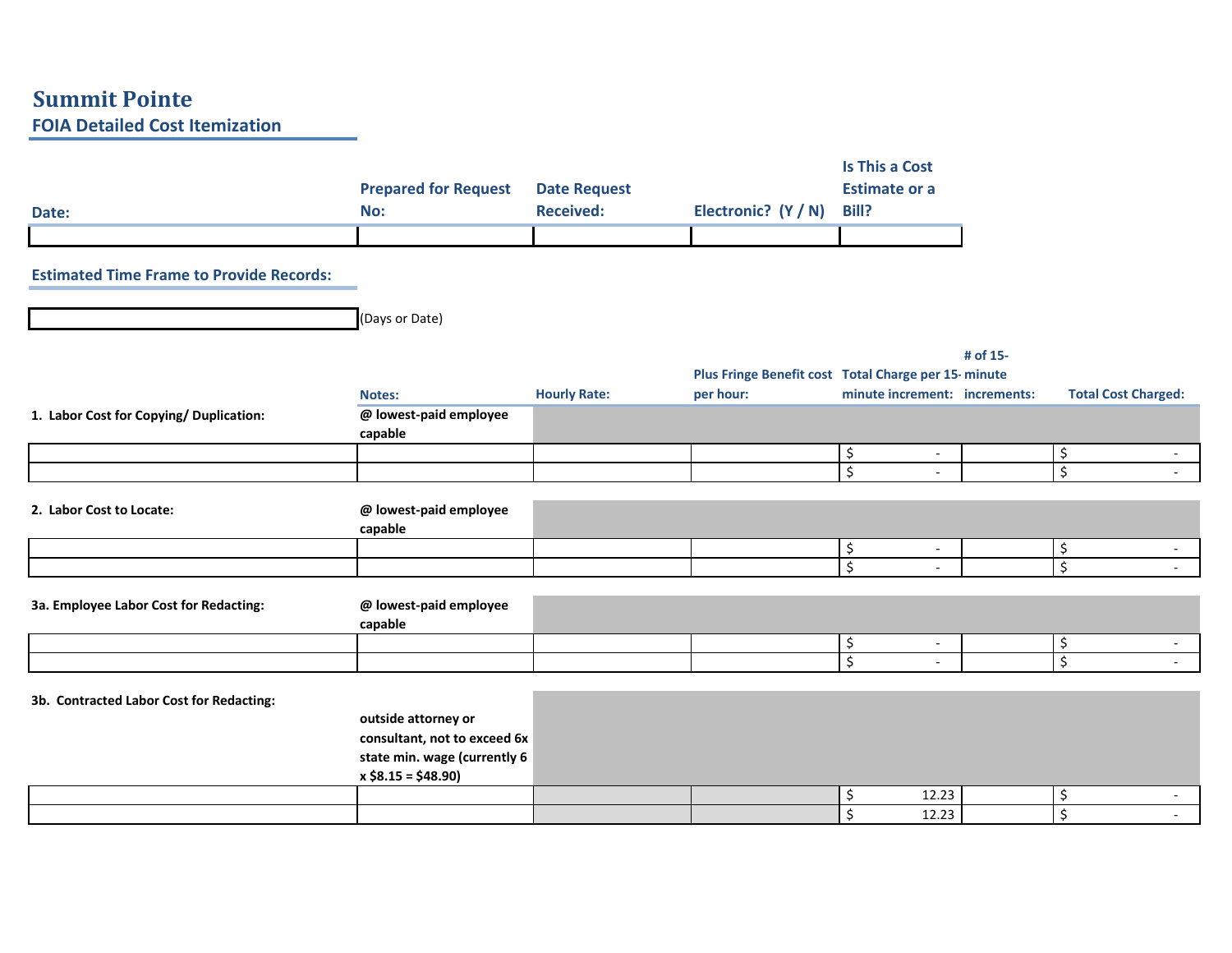|                               | <b>Notes:</b>                                                                                                                      | <b>Cost per Sheet:</b> | # of Sheets: | <b>Cost per Digital</b><br>Media: | # of Items: | <b>Total Cost Charged:</b> |
|-------------------------------|------------------------------------------------------------------------------------------------------------------------------------|------------------------|--------------|-----------------------------------|-------------|----------------------------|
| 4. Copying/ Duplication Cost: | actual cost per sheet<br>(currently \$.10/sheet) and<br>must copy double-sided;<br>and actual cost per non-<br>paper digital media |                        |              |                                   |             |                            |
|                               |                                                                                                                                    |                        |              |                                   |             |                            |
|                               |                                                                                                                                    |                        |              |                                   |             |                            |

| <b>Expedited</b> |
|------------------|
| shipping or      |

|  | <b>Notes:</b>    | Cost per envelope/<br>packaging:                                                   | # of Envelopes or<br>Packages: | <b>Cost of Postage:</b> | shipping or<br>insurance: | <b>Total Cost Charged:</b> |  |   |
|--|------------------|------------------------------------------------------------------------------------|--------------------------------|-------------------------|---------------------------|----------------------------|--|---|
|  | 5. Mailing Cost: | actual cost of least<br>expensive form of delivery,<br>expedited only if requested |                                |                         |                           |                            |  |   |
|  |                  |                                                                                    |                                |                         |                           |                            |  |   |
|  |                  |                                                                                    |                                |                         |                           |                            |  | - |

|                                                                                         | Notes:                                                                                                                               | <b>Cost per Sheet:</b> | # of Sheets: | <b>Cost per Digital</b><br>Media: | # of Items: | <b>Total Cost Charged:</b> |
|-----------------------------------------------------------------------------------------|--------------------------------------------------------------------------------------------------------------------------------------|------------------------|--------------|-----------------------------------|-------------|----------------------------|
| 6a. Copying/ Duplicating Cost for paper copies of<br><b>Records Already on Website:</b> | actual cost per sheet, not to<br>exceed \$.10/sheet and must<br>copy double-sided; and<br>actual cost per non-paper<br>digital media |                        |              |                                   |             |                            |
|                                                                                         |                                                                                                                                      |                        |              |                                   |             |                            |
|                                                                                         |                                                                                                                                      |                        |              |                                   |             |                            |

**# of 15-**

|                                                 |                        |                     | Plus Fringe Benefit cost Total Charge per 15-minute |                               |  |                            |  |
|-------------------------------------------------|------------------------|---------------------|-----------------------------------------------------|-------------------------------|--|----------------------------|--|
|                                                 | Notes:                 | <b>Hourly Rate:</b> | per hour:                                           | minute increment: increments: |  | <b>Total Cost Charged:</b> |  |
| 6b. Labor Cost for Copying/ Duplicating Records | @ lowest-paid employee |                     |                                                     |                               |  |                            |  |
| <b>Already on Website:</b>                      | capable                |                     |                                                     |                               |  |                            |  |
|                                                 |                        |                     |                                                     |                               |  |                            |  |
|                                                 |                        |                     |                                                     |                               |  |                            |  |
|                                                 |                        |                     |                                                     |                               |  |                            |  |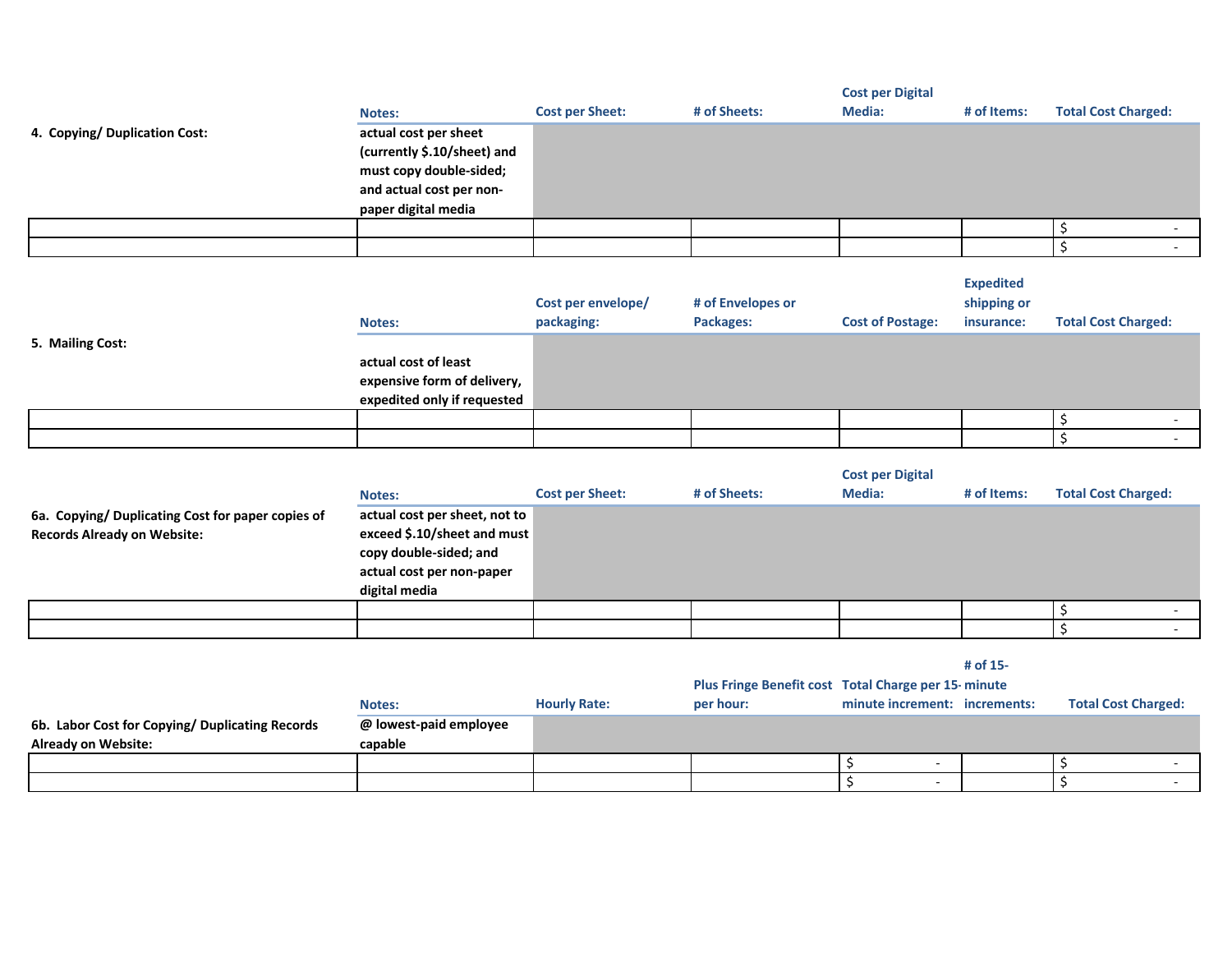|                                                  | <b>Notes:</b>                                                                      | Cost per envelope/<br>packaging: | # of Envelopes or<br>Packages: | <b>Cost of Postage:</b> | <b>Expedited</b><br>shipping or<br>insurance: | <b>Total Cost Charged:</b> |  |
|--------------------------------------------------|------------------------------------------------------------------------------------|----------------------------------|--------------------------------|-------------------------|-----------------------------------------------|----------------------------|--|
| 6c. Mailing Cost for Records Already on Website: | actual cost of least<br>expensive form of delivery,<br>expedited only if requested |                                  |                                |                         |                                               |                            |  |
|                                                  |                                                                                    |                                  |                                |                         |                                               |                            |  |
|                                                  |                                                                                    |                                  |                                |                         |                                               |                            |  |

## **Subtotal Fees Before Waivers, Discounts or Deposits:**

| 1. Labor Cost for Copying:<br>2. Labor Cost to Locate:<br>3a. Labor Cost to Redact:<br>3b. Contract Labor Cost to Redact: | \$<br>\$<br>\$<br>\$ |  |
|---------------------------------------------------------------------------------------------------------------------------|----------------------|--|
| 4. Copying/ Duplicating Cost:                                                                                             | \$                   |  |
| 5. Mailing Cost:                                                                                                          | \$                   |  |
| 6a. Copying/Duplicating if Already on Website:                                                                            | \$                   |  |
| 6b. Labor Cost for Copying if Already on Website:                                                                         | \$                   |  |
| 6c. Mailing Cost if Already on Website:                                                                                   | \$                   |  |
| Subtotal: \$                                                                                                              |                      |  |
| <b>Waiver: Public Interest</b>                                                                                            |                      |  |
| Fees are reduced by:                                                                                                      |                      |  |
|                                                                                                                           |                      |  |
| Subtotal After Waiver: \$                                                                                                 |                      |  |

## **Discount: Indigence**

\$20 Discount if Eligible for Indigence:

| .<br><b>Subtotal Atter</b><br>: Discount |  |  |  |
|------------------------------------------|--|--|--|
|                                          |  |  |  |